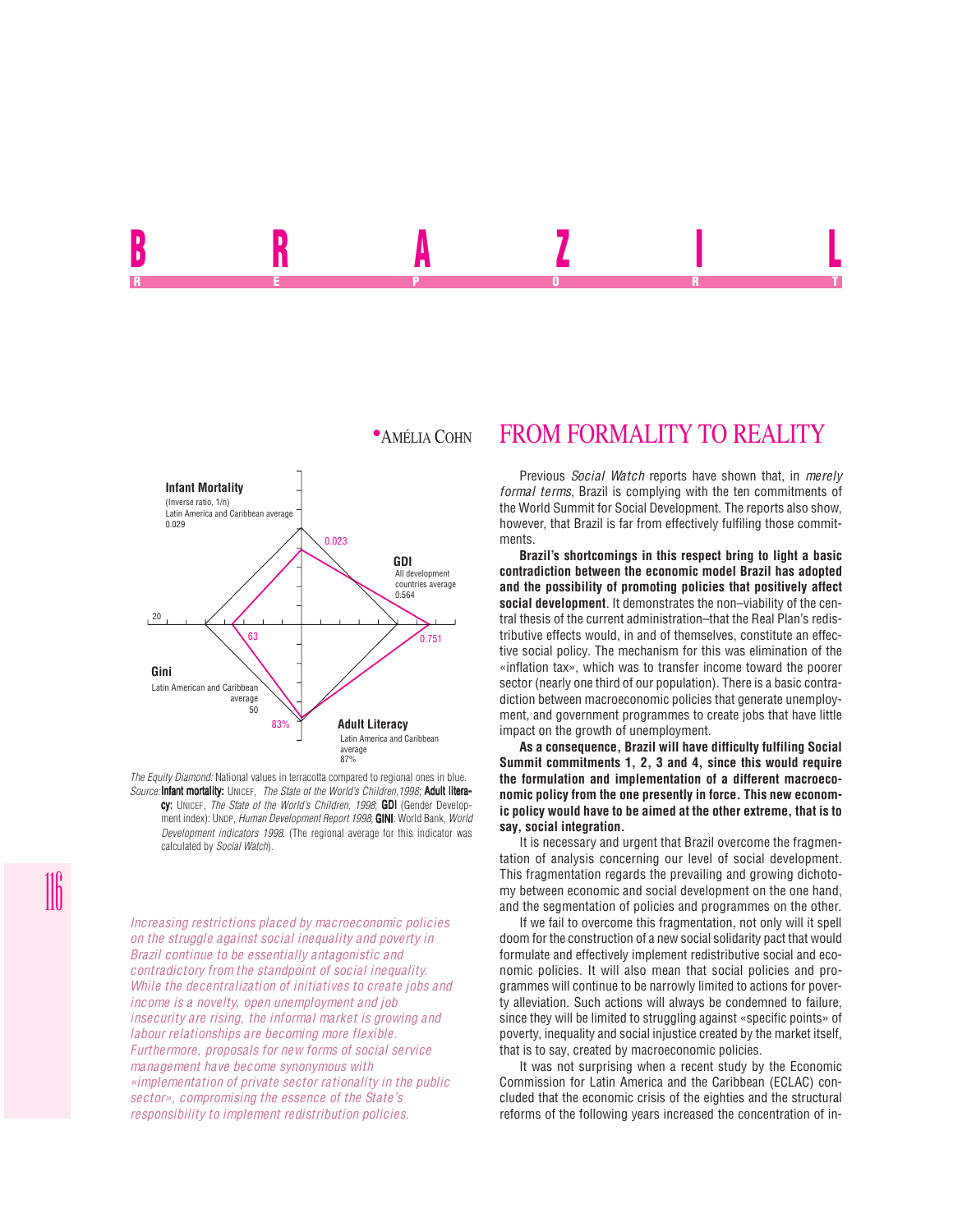come and social inequality in the region. **Brazil is the country with the greatest regional disparities and highest index of income concentration**. While the regional average annual income *per capita* is USD 4,500 and the Brazilian average is USD 4,800, in the State of Piaui it is only USD 500 (the same as in Haiti, the country in the region with the lowest income). This contrasts with the State of Sao Paulo, where the average is USD 6,000, the highest in the country. Furthermore, 42% of national income is presently held by the richest 10% of Brazilian families, while 11.8% of national income goes to 40% of the population made up of the poorest families.

The persistence of the above social indicators for income distribution and the prevailing logic governing anti–poverty measures indicates that, in a country like Brazil, the fulfilment of Social Summit commitments should be assessed not only from a quantitative perspective (volume of resources aimed at the social area, diversification and types of social policies and programmes, *inter alia*). Above all, assessment should be made from a qualitative standpoint, with quality of social policy being understood as the content of policies that promote citizenship–building while satisfying certain social needs of the poorest sectors of the population.

There is no doubt that, thanks to the existence of a legal framework ensuring gender and racial equity and equality and the elimination of all forms of discrimination, Brazil formally fulfils the necessary human rights requirements. Brazil's 1988 Constitution guarantees human and fundamental rights to all Brazilian citizens. There is also no doubt that successive Brazilian governments, including those subsequent to the Social Summit, have been far from effectively enforcing the rights ensured by this institutional legal framework.

We find a persistence of inequality in income and access to basic services for reasons of race or gender. We also find a predominance in the country of the idea that defending human rights means defending citizens against State violence. These views are aggravated by the practices of the very bodies and institutions responsible for implementing measures and programmes to promote social equity. For example, **the institutions that have the more efficient vocational training programmes are white, urban, industrialist, masculine and private.** Their real objective is not to promote viable possibilities for stability and economic growth; still less do they want these possibilities to be equally absorbed by all sectors and social groups.

## DECENTRALISATION AND SOCIAL DEVELOPMENT

Brazil has recently undergone a process of decentralising social policy, which has afforded a wide range of local, innovative and creative experience in dealing with poverty.

This decentralization process, however, has been marked by a contradiction between central and local interests. In keeping with the rules of economic adjustment, at the central level decentralization means exerting greater spending control in the social arena in order to reduce the public deficit. The municipalities–the smallest sub–national government administrative units–are obliged to cover the demand for local social services. In most cases, we find that agreements between the central government and state and municipal governments to finance social policies compromise the development of social services. Such policies continue to depend on unstable resource sources and are open to frequent contingencies, ie, cuts imposed to maintain monetary stability based on various international and national trends.

Once again, in practice, economic policies and social policies are contradictory, and the «dictatorship of economists» weighs on them. In response to this situation, *associations* and *new forms of management* of social programmes and services have arisen as a solution for the social arena. Faced with the State's incapacity to solve growing local social problems and inequalities, the public sector is establishing associations with various sectors of society and seeking new forms of social service management that foster their rationalization.

With respect to associations, Brazil lacks a cultural tradition that would enable civil society to replace the State in the provision of basic social services except in a few very specific cases, such as for HIV carriers, people with AIDS, and the handicapped. Private sector associations are still limited and most of them depend on strong tax subsidies, which although not detracting from the merit of such initiatives, makes them excessively dependent on government action and, therefore, not autonomous.

With respect to seeking new forms of management, the main objective is to further rationalize state–run public services. Perhaps this is where the main problem lies, since criticising the lack of rationality and public control over the State implies criticising the State by inferring that irrationality, waste and impunity of public servants are among its characteristics. This is the focus of defenders of the equation «less State–more market».

Some aspects should be clearly distinguished. First, the heterogeneity of regulations regarding the responsibilities of the various government spheres in the social service sector tends to aggravate the chronic insufficiency of the sector. In the education sector, the division of responsibilities is well defined and the percentage of budget resources is fixed by the Constitution itself, but in the case of health, decentralization of assistance conflicts with the funding mechanism that is not linked to the budget and is strongly centralised at the federal level. In the same way, there are still no regulations to guide the decentralization of the National Human Rights Programme and the promotion of gender equality. **Consequently, fulfilment of the Social Summit commitments is at the mercy of local policy logic and dynamics; it is closely linked to the municipalities' degree of financial autonomy vis– à–vis other federal programmes, as this affects their ability to cover the cost of social policies.**

Secondly, the new management models being tried and recommended by government officials responsible for the Brazilian state reform do not include consistent mechanisms to ensure that health policies and programmes respond to the public interest. There is no doubt that this is the main problem. An artificial communion has been established between «administrative reform» and «State reform», which has led to the two being considered as synonymous. Hence **proposals for new forms of social services** –